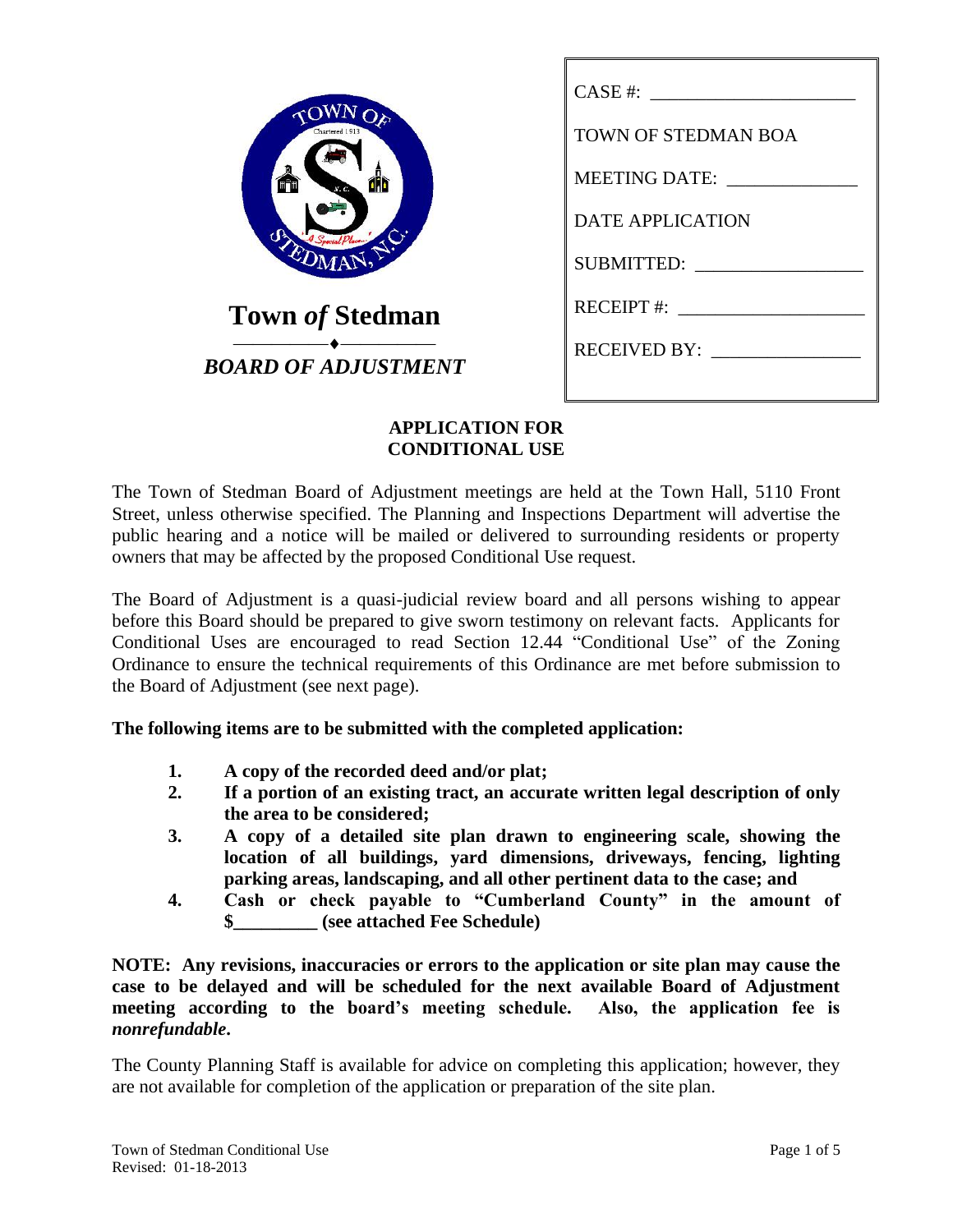# **EXCERPT FROM THE TOWN OF STEDMAN ZONING CODE**

**\_\_\_\_\_\_\_\_\_\_\_\_\_\_\_\_\_\_\_**

## **SECTION 12.4 ADMINISTRATIVE PROCEDURES**

#### **12.41 Hearings.**

Any case involving an appeal, variance or a conditional use requires a public hearing to be held by the Board of Adjustment and any case involving a change of zoning district classification and other ordinance changes requires a public hearing to be held by the Stedman Board of Commissioners.

Each board shall fix a reasonable time for hearing and give public notice as well as due notice to the parties in interest. At the hearing any person or party may appear in person or by agent or attorney. Each board shall take action on a matter within a reasonable time after the termination of the proceedings.

#### **12.44 Conditional Use Permit.**

The Board of Adjustment, upon request of a property owner of his authorized agent after public hearing, may authorize and subject to appropriate conditions and safeguards which the Board deems necessary, conditional use, when in its judgment, the public convenience and welfare will be substantially served and the appropriate use of neighboring property will not be substantially or permanently injured.

Any conditional use granted becomes null and void if not exercised within the time specified in such approvals, or if not date is specified, within one year from the date of such approval.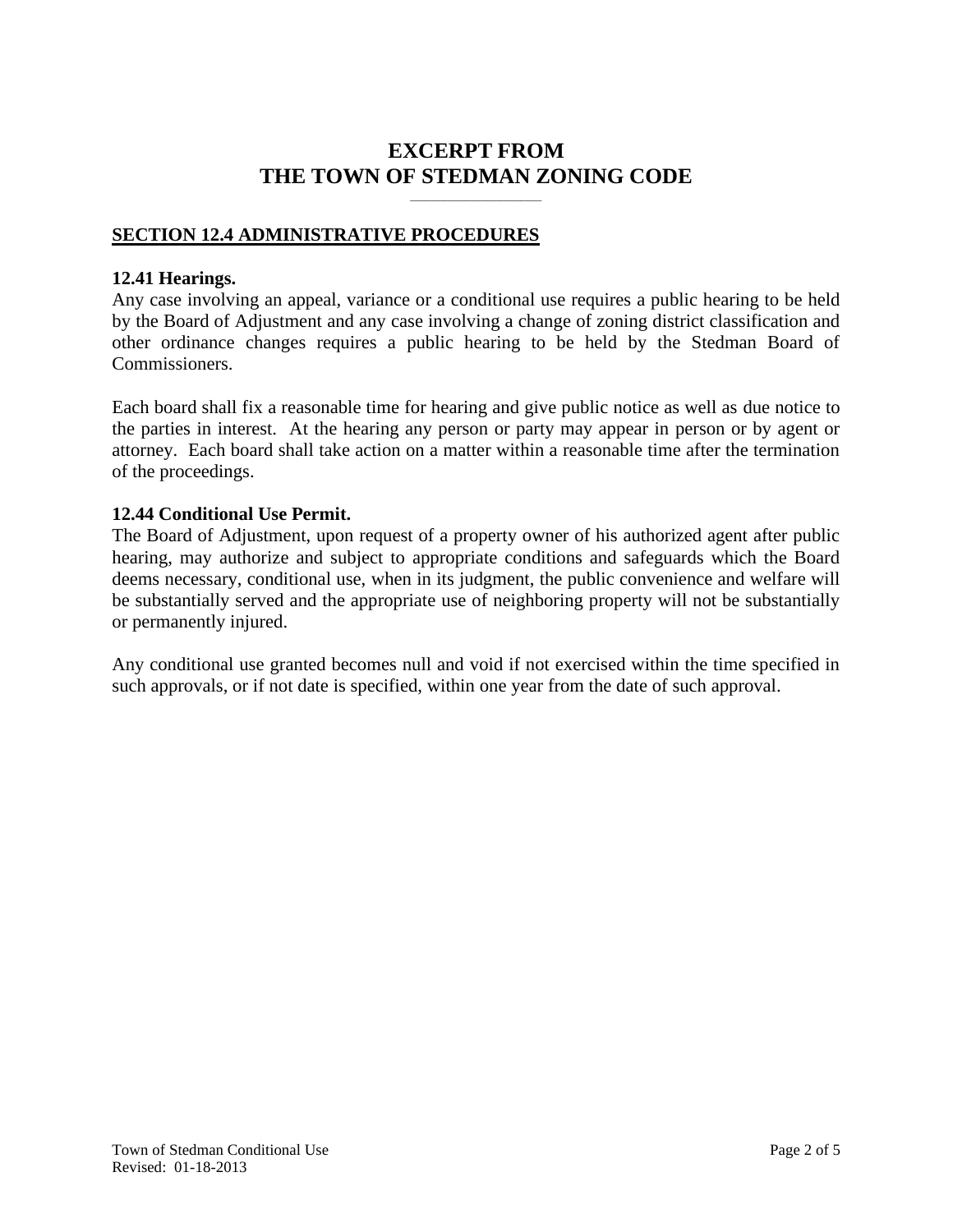# **BOARD OF ADJUSTMENT**

|                |                                                                                                                                                                             | TELEPHONE: HOME ___________________________WORK ________________________________ |  |
|----------------|-----------------------------------------------------------------------------------------------------------------------------------------------------------------------------|----------------------------------------------------------------------------------|--|
|                |                                                                                                                                                                             |                                                                                  |  |
|                |                                                                                                                                                                             | <b>APPLICATION FOR A CONDITIONAL USE</b><br>As required by the Zoning Ordinance  |  |
| A <sub>1</sub> | (also known as Tax ID Number or Property Tax ID)                                                                                                                            | Parcel Identification Number (PIN #) of subject property:                        |  |
| <b>B.</b>      |                                                                                                                                                                             |                                                                                  |  |
| C.             |                                                                                                                                                                             |                                                                                  |  |
| D.             |                                                                                                                                                                             |                                                                                  |  |
| E.             |                                                                                                                                                                             | Registry. (Attach copy of deed of subject property as it appears in Registry).   |  |
| F.             |                                                                                                                                                                             |                                                                                  |  |
| G.             | It is proposed that the property will be put to the following use: (Describe proposed<br>use/activity in detail including hours of operation, number of employees, signage, |                                                                                  |  |
|                |                                                                                                                                                                             |                                                                                  |  |
|                |                                                                                                                                                                             |                                                                                  |  |
|                |                                                                                                                                                                             |                                                                                  |  |
|                |                                                                                                                                                                             |                                                                                  |  |
|                |                                                                                                                                                                             |                                                                                  |  |
|                |                                                                                                                                                                             |                                                                                  |  |
|                |                                                                                                                                                                             |                                                                                  |  |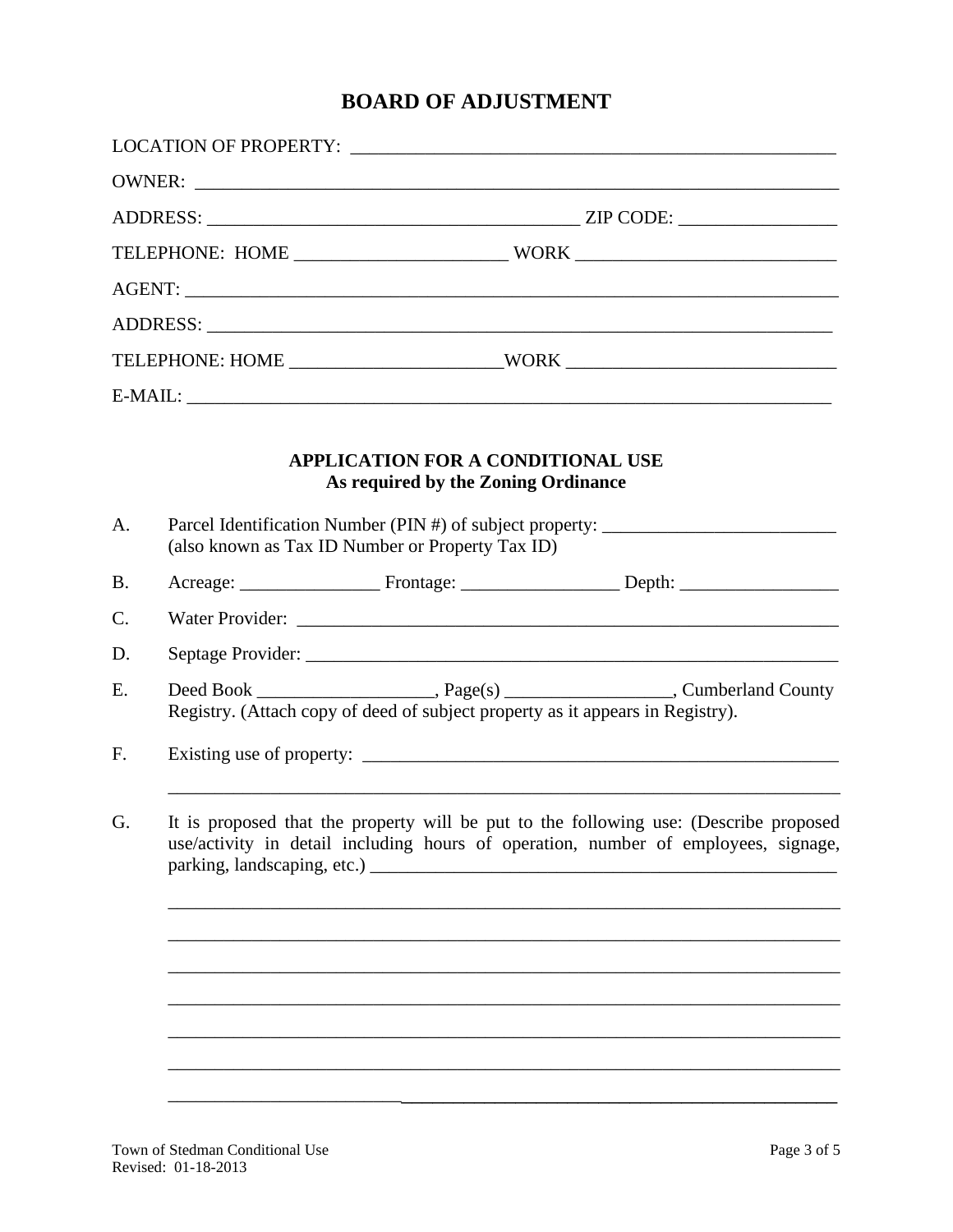The undersigned hereby acknowledge that the County Planning Staff has conferred with the petitioner or assigns, and the application as submitted is accurate and correct.

\_\_\_\_\_\_\_\_\_\_\_\_\_\_\_\_\_\_\_\_\_\_\_\_\_\_\_\_\_\_\_\_\_\_\_\_\_\_\_\_\_\_\_\_\_\_\_\_\_\_\_\_\_\_\_\_\_\_\_\_\_\_\_\_\_\_\_\_\_\_\_\_\_\_\_\_\_\_ NAME OF OWNER(S) (PRINT OR TYPE) \_\_\_\_\_\_\_\_\_\_\_\_\_\_\_\_\_\_\_\_\_\_\_\_\_\_\_\_\_\_\_\_\_\_\_\_\_\_\_\_\_\_\_\_\_\_\_\_\_\_\_\_\_\_\_\_\_\_\_\_\_\_\_\_\_\_\_\_\_\_\_\_\_\_\_\_\_\_ ADDRESS OF OWNER(S) \_\_\_\_\_\_\_\_\_\_\_\_\_\_\_\_\_\_\_\_\_\_\_\_\_\_\_\_\_\_\_\_\_\_\_\_\_\_\_\_\_\_\_\_\_\_\_\_\_\_\_\_\_\_\_\_\_\_\_\_\_\_\_\_\_\_\_\_\_\_\_\_\_\_\_\_\_\_ E-MAIL \_\_\_\_\_\_\_\_\_\_\_\_\_\_\_\_\_\_\_\_\_\_\_\_\_\_\_\_\_\_\_\_\_\_\_\_\_ \_\_\_\_\_\_\_\_\_\_\_\_\_\_\_\_\_\_\_\_\_\_\_\_\_\_\_\_\_\_\_\_\_\_\_\_\_\_\_ HOME TELEPHONE # WORK TELEPHONE # \_\_\_\_\_\_\_\_\_\_\_\_\_\_\_\_\_\_\_\_\_\_\_\_\_\_\_\_\_\_\_\_\_\_\_\_\_\_\_\_\_\_\_\_\_\_\_\_\_\_\_\_\_\_\_\_\_\_\_\_\_\_\_\_\_\_\_\_\_\_\_\_\_\_\_\_\_\_ NAME OF AGENT, ATTORNEY, APPLICANT (PRINT OR TYPE) \_\_\_\_\_\_\_\_\_\_\_\_\_\_\_\_\_\_\_\_\_\_\_\_\_\_\_\_\_\_\_\_\_\_\_\_\_\_\_\_\_\_\_\_\_\_\_\_\_\_\_\_\_\_\_\_\_\_\_\_\_\_\_\_\_\_\_\_\_\_\_\_\_\_\_\_\_\_ ADDRESS OF AGENT, ATTORNEY, APPLICANT \_\_\_\_\_\_\_\_\_\_\_\_\_\_\_\_\_\_\_\_\_\_\_\_\_\_\_\_\_\_\_\_\_\_\_\_\_\_\_\_\_\_\_\_\_\_\_\_\_\_\_\_\_\_\_\_\_\_\_\_\_\_\_\_\_\_\_\_\_\_\_\_\_\_\_\_\_\_ E-MAIL \_\_\_\_\_\_\_\_\_\_\_\_\_\_\_\_\_\_\_\_\_\_\_\_\_\_\_\_\_\_\_\_\_\_\_\_\_ \_\_\_\_\_\_\_\_\_\_\_\_\_\_\_\_\_\_\_\_\_\_\_\_\_\_\_\_\_\_\_\_\_\_\_\_\_\_\_ HOME TELEPHONE # WORK TELEPHONE #

\_\_\_\_\_\_\_\_\_\_\_\_\_\_\_\_\_\_\_\_\_\_\_\_\_\_\_\_\_\_\_\_\_\_\_\_\_ \_\_\_\_\_\_\_\_\_\_\_\_\_\_\_\_\_\_\_\_\_\_\_\_\_\_\_\_\_\_\_\_\_\_\_\_\_\_\_ SIGNATURE OF OWNER(S) SIGNATURE OF AGENT, ATTORNEY OR APPLICANT

SIGNATURE OF OWNER(S)

\_\_\_\_\_\_\_\_\_\_\_\_\_\_\_\_\_\_\_\_\_\_\_\_\_\_\_\_\_\_\_\_\_\_\_\_\_

**The contents of this application, upon submission, becomes "public record."**